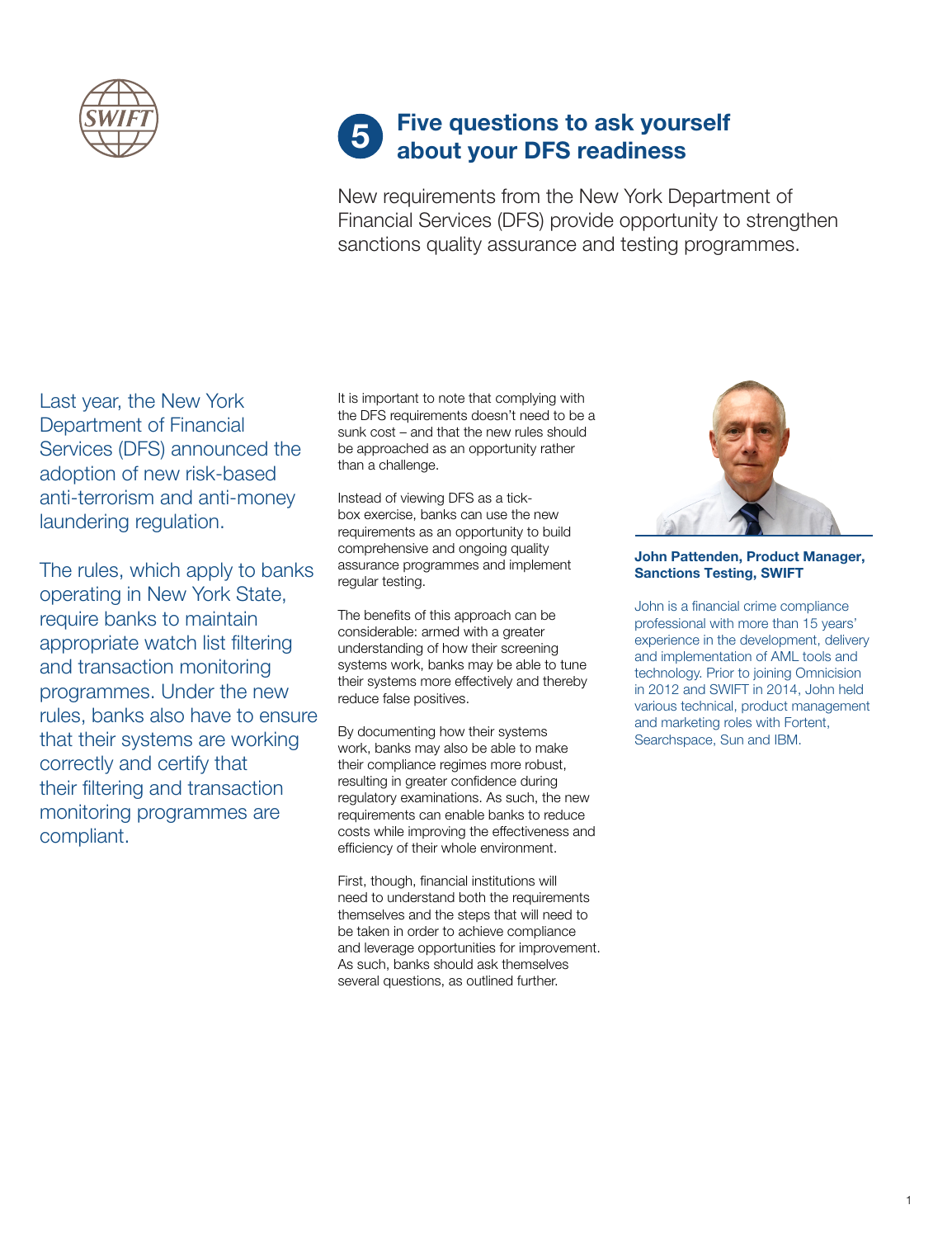## SWIFT's utility model delivers:

- Scalability to address the needs of customers of different sizes, in different locations, with different compliance requirements
- Secure SWIFT hosting for rapid implementation, cost transparency and data security
- Integration of third-party services such as PEP and research-based 'sectoral sanctions' lists
- The combination of and interaction between – different services in the portfolio

## Should we tackle this in-house or work with an external provider?

One of the key questions to ask is whether testing should be tackled in-house, or whether an external provider should be used. On the one hand, it may be beneficial to empower resources within the organisation with the ability to provide the necessary assurance. However, not all institutions will have the necessary resources available, meaning that an external provider may be required.

It is important to understand that providing the required level of assurance can be a complex and costly undertaking. The difficulty involved in solving this complex problem manually is often underestimated, as there are many different changes that banks can make to their policies and to the way in which they approach screening. If this is tackled internally, it is likely that the results can only be superficial. If a bank wishes to go to the heart of the problem, it will be necessary to work with an external provider.

# $\frac{1}{2}$  3

## Does our filter supplier provide reporting to support our self-certification?

Regulators are increasingly asking questions about how financial institutions' filters operate. These questions can focus at a granular level on issues such as how different algorithms operate and what will happen if certain settings are changed. This level of understanding only comes from having a robust testing arrangement in place for the filter.

Banks often believe that there is no need to test their filters because their filter provider does this for them. However, this somewhat misses the point: the provider may be in a position to certify that the filter works, but what really matters is how banks are using the tool within their businesses to implement their respective policies. In any case, many filter suppliers are not independently tested.

As such, banks don't just need to test the filter, but also its effectiveness in conjunction with the relevant controls, processes and policies. However, it can be difficult to do this in-house due to the depth and breadth of testing knowledge required.

One way in which institutions can carry out testing is by asking one of the large consulting firms to run a test on their filter, although as a one-off exercise this may have limited value. For many institutions, a better option might be Sanctions Testing, from SWIFT. Sanctions Testing can be used by the organisation as often as necessary with different parameters to assess the performance of filters and the quality of list data in order to provide independent quality assurance.

How can we align procedures with our internal risk appetite, policies and standards – and how can we demonstrate that we have done so?

As part of compliance with the DFS requirements, it is essential to be able to demonstrate the correlation between regulation, policy, implementation and testing. As such, it is important to have proper procedures that document how people should handle specific tasks. Aligning procedures, standards and policies needn't be problematic – with the right procedures in place, people will be able to comply with the relevant standards and policies.

Demonstrating that this has been achieved is a slightly different challenge, however. An annual appraisal will typically be carried out by the bank's internal audit team, providing an opportunity to demonstrate that a set of procedures is in place in accordance with the bank's standards and policies. This will also be reinforced by a quality assurance exercise in order to assess the competency of the individual who is undertaking the investigation. In many cases, the people in question will have an internal level of accreditation, and will be removed from carrying out investigations and retrained if they drop below a certain level.

Finally, under the DFS regime a senior compliance person will need to sign off to the board annually that everything is working as it should do. Having the proper procedures and quality assurance mechanisms in place and ensuring that they are being followed will enable the responsible person to certify compliance with confidence.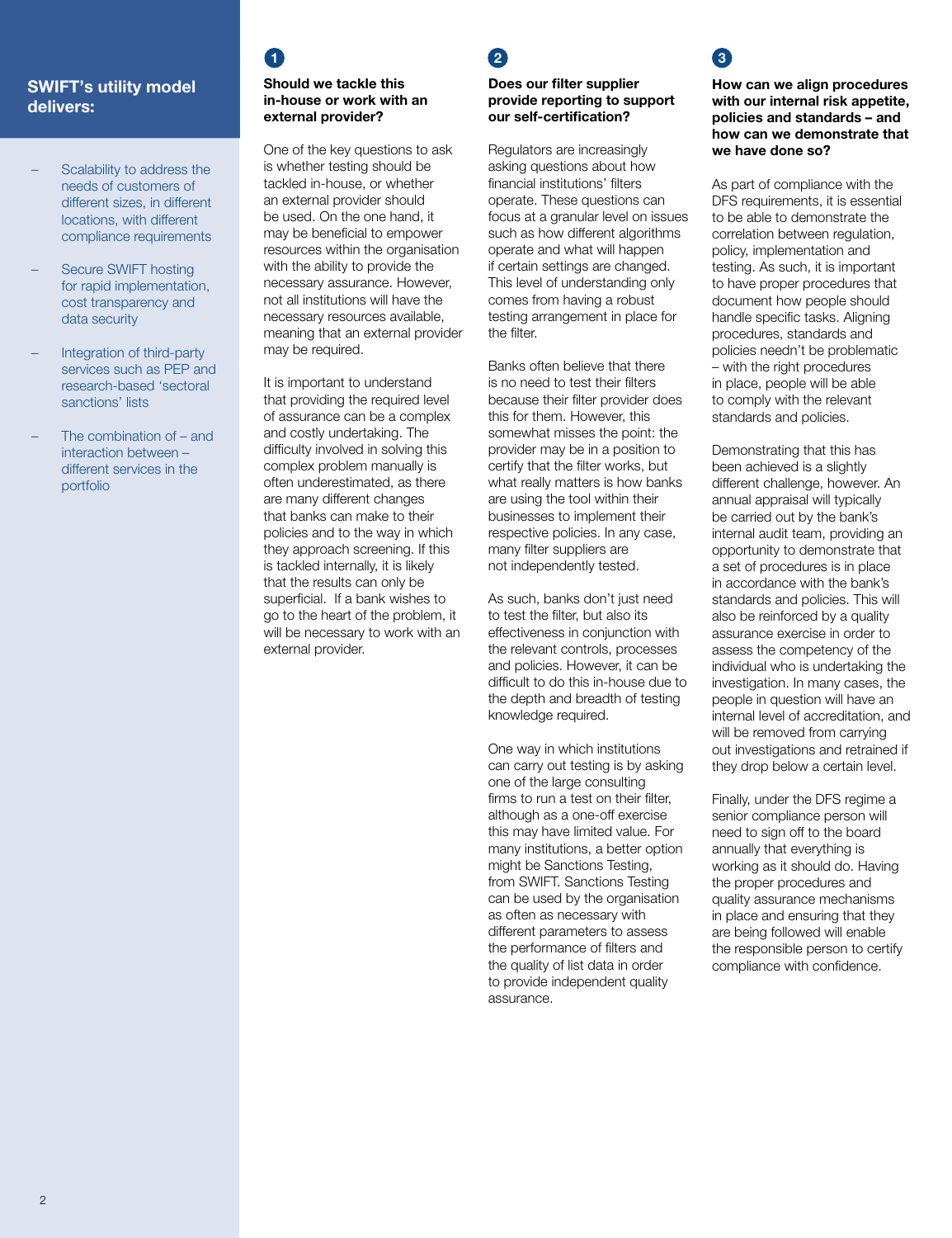### How can I compare what we are doing against the rest of the industry?

Beyond testing, a lot of banks are looking for assurance that they are approaching this area in the same way as their peers. However, it is not always easy to achieve this in practice. For one thing, many banks regard their settings as intellectual property and may therefore be unwilling to share information about what they are doing. It is also important to note that there is little benefit to comparing the approaches taken by a large global bank and a small regional bank.

Any meaningful comparison therefore has to be made by comparing like for like, and by doing so in an anonymous way without divulging the settings that particular banks are using. Sanctions Testing, for example, enables banks to compare the performance of their filters against that of peer institutions with similar business profiles and risk appetites.

# $\overline{a}$  4  $\overline{b}$  5

## How can I inspire confidence in my board and overseer?

When it comes to inspiring confidence in the board, evidence is key. The more evidence the compliance staff can provide that procedures are working as expected, the greater the level of confidence the board will have.

Compliance staff therefore need to give board members clear, understandable headline messages. Being able to say that every single record on the list has been tested, or that the institution's continuous assurance programme is resulting in a deeper understanding of its screening capabilities, can go a long way towards providing the required level of confidence.

Under the DFS regime a senior compliance person will need to certify to the board annually that everything is working as it should do. Having the proper procedures and quality assurance mechanisms in place and ensuring that they are being followed will enable the responsible person to certify compliance with confidence.

# Conclusion

The new DFS requirements have substantial implications for banks. As such, institutions need to be aware of their obligations under the rules, from inspiring confidence in the board to testing the effectiveness of filters.

While this presents certain challenges, banks should approach the new DFS rules not as a tickbox exercise, but as an opportunity to improve the efficiency and effectiveness of their existing processes. Rather than setting out to comply with the requirements, banks should consider how they can use these requirements to their advantage – for example, by adopting sophisticated quality assurance programmes and implementing regular testing regimes.

This approach may enable banks to achieve considerable benefits beyond the required level of compliance, from reducing false positives to improving confidence levels during a regulatory examination.

# Sanctions Testing

Sanctions Testing is a secure, hosted tool that enables banks to test their sanctions filters and lists and optimise screening performance, either at scheduled intervals or on demand.

As well as delivering independent quality assurance of banks' transaction, customer and PEP filters, the service assesses filter models, fuzzy matching and false positives in order to improve performance iteratively.

Peer Assessment, an optional add-on, enables users to evaluate the performance of their filters against data from other participating users.

## SWIFT's sanctions compliance services

### Sanctions Screening

This fully-managed, securely hosted service lets you screen incoming and outgoing transactions against all leading watch lists, Sanctions Ownership Research lists from Dow Jones, and your own private lists.

## Name Screening

Hosted by SWIFT, Name Screening enables you to screen individual customer names (and soon customer and PEP databases) as part of your ongoing compliance

### Sanctions Testing

Enables customers with their own sanctions filters to test and certify the effectiveness and efficiency of their transaction, customer and PEP filters.

## Sanctions List Distribution

enrichment for download in standard and advanced XML format.